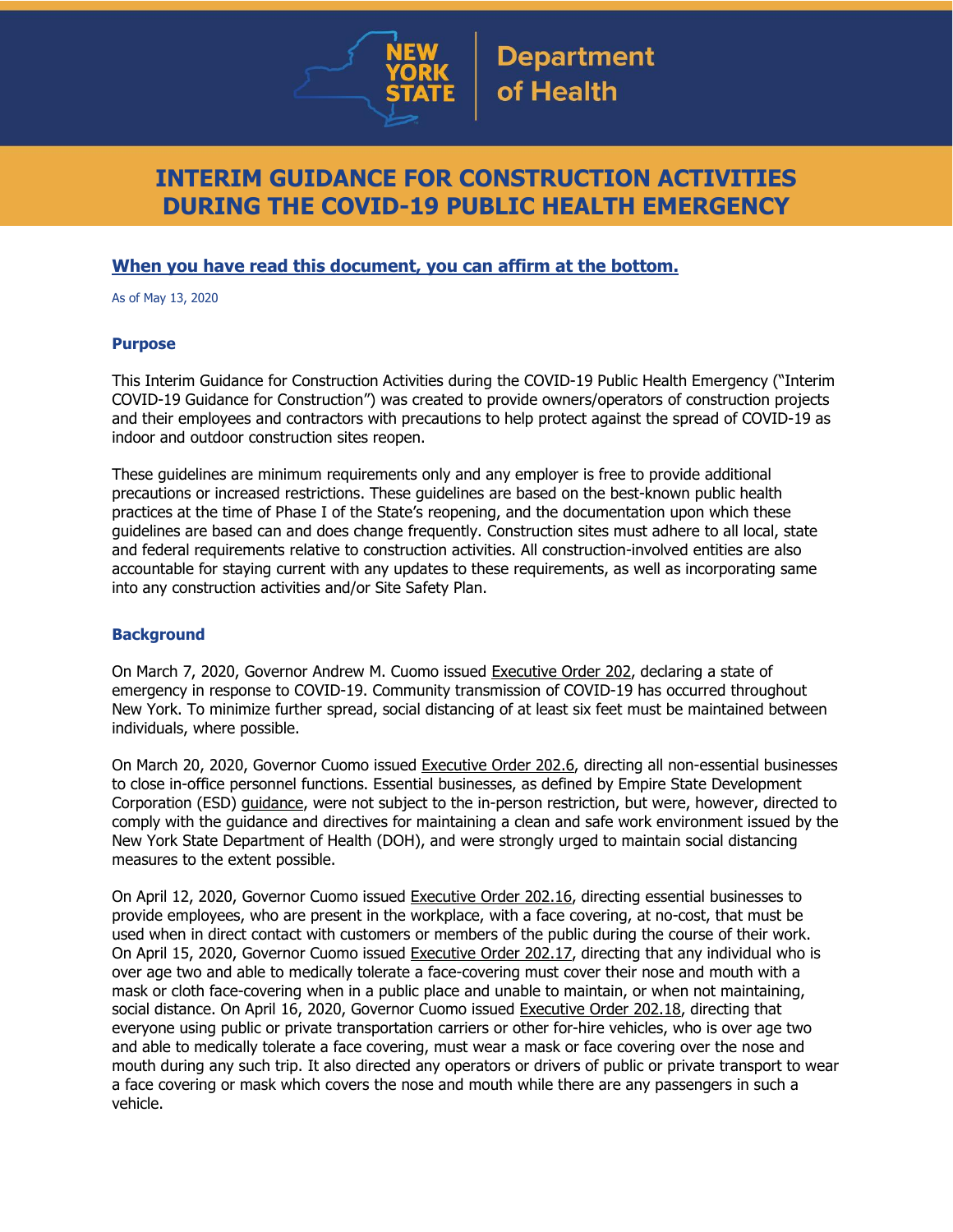On April 26, 2020, Governor Cuomo [announced](https://www.governor.ny.gov/news/amid-ongoing-covid-19-pandemic-governor-cuomo-outlines-phased-plan-re-open-new-york-starting) a phased approach to reopen industries and businesses in New York in phases based upon a data-driven, regional analysis. On May 4, 2020, the Governor [provided](https://www.governor.ny.gov/news/amid-ongoing-covid-19-pandemic-governor-cuomo-outlines-additional-guidelines-when-regions-can) that the regional analysis would consider several public health factors, including new COVID-19 infections, as well as health care system, diagnostic testing, and contact tracing capacity. On May 11, 2020, Governor Cuomo [announced](https://www.governor.ny.gov/news/amid-ongoing-covid-19-pandemic-governor-cuomo-announces-three-regions-new-york-state-ready) that the first phase of reopening would begin on May 15, 2020 in several regions of New York, based upon available regional metrics and indicators.

In addition to the following standards, both essential and non-essential businesses must continue to comply with the guidance and directives for maintaining clean and safe work environments issued by DOH.

Please note that where guidance in this document differs from other guidance documents issued by New York State, the more recent guidance shall apply.

#### **Standards for Responsible Construction Activities in New York State**

No construction activity can occur without meeting the following minimum State standards, as well as applicable federal requirements, including but not limited to such minimum standards of the Americans with Disabilities Act (ADA), Centers for Disease Control and Prevention (CDC), Environmental Protection Agency (EPA), and United States Department of Labor's Occupational Safety and Health Administration (OSHA).

The State standards contained within this guidance apply to all construction activities – both essential and non-essential – in operation during the COVID-19 public health emergency until rescinded or amended by the State.

The following guidance is organized around three distinct categories: people, places, and processes.

# **I. PEOPLE**

#### **A. Physical Distancing**

STAY HOME.

- For any work occurring indoors (e.g. construction within an existing building), no more than 1 worker per 250 square feet is allowed on site, excluding supervisors, unless additional personal protective measures are implemented; or
- A distance of at least six feet must be maintained among workers at all times, unless safety of the core activity requires a shorter distance (e.g. dry walling, glazing, lifting). Any time employees must come within six feet of another person, acceptable face coverings must be worn. Employees must be prepared to don a face covering if another person unexpectedly comes within six feet.
	- $\circ$  Acceptable face coverings for COVID-19 include but are not limited to cloth-based face coverings and disposable masks that cover both the mouth and nose.
	- $\circ$  However, cloth, disposable, or other homemade face coverings are not acceptable face coverings for workplace activities that typically require a higher degree of protection for personal protective equipment due to the nature of the work. For those activities, N95 respirators or other personal protective equipment (PPE) used under existing industry standards should continue to be used, as is defined in accordance with OSHA [guidelines.](https://www.osha.gov/SLTC/personalprotectiveequipment/)

STOP THE SPREAD.

2

SAVE LIVES.

The number of work stations and employee seating areas, and their use, may be modified or restricted, so that workers are at least six feet apart in all directions (e.g. side-to-side and when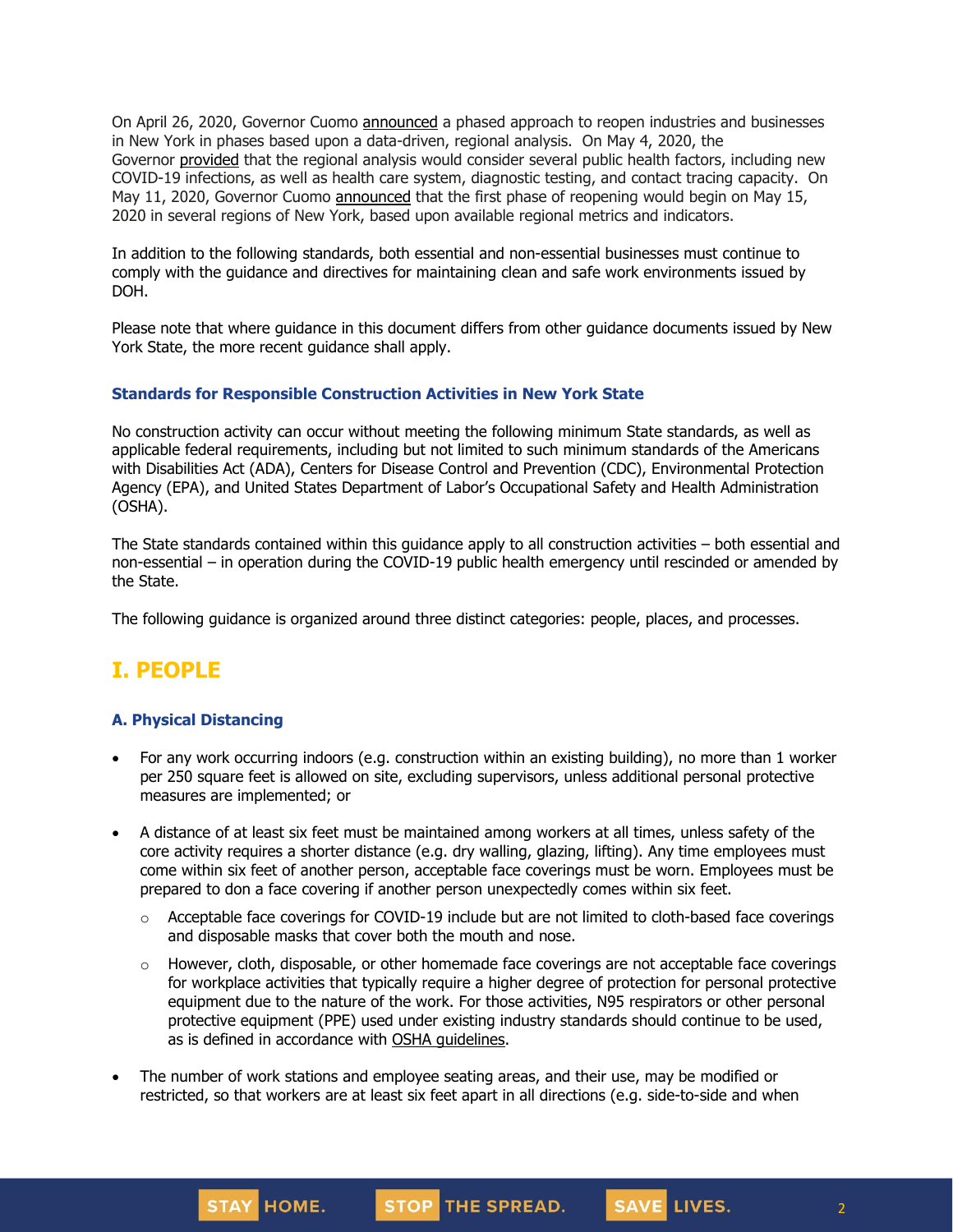facing one another) and are not sharing workstations without cleaning and disinfection between use. When distancing is not feasible between workstations, the use of face coverings or physical barriers (e.g. plastic shielding walls, in lieu of face coverings in areas where they would not affect air flow, heating, cooling, or ventilation) must be provided and required.

- o Physical barriers should be put in place in accordance with OSHA [guidelines.](https://www.osha.gov/Publications/OSHA3990.pdf)
- $\circ$  Physical barrier options may include: strip curtains, plexiglass or similar materials, or other impermeable dividers or partitions.
- The use of tightly confined spaces (e.g. elevators, hoists, vehicles) by more than one individual at a time, unless all employees in such space at the same time are wearing acceptable face coverings, should be prohibited. However, even with face coverings in use, occupancy must never exceed 50% of the maximum capacity of the space or vehicle, unless it is designed for use by a single occupant. Ventilation with outdoor air should be increased to the greatest extent possible, while maintaining safety protocols, and additional measures to prevent congregation in elevator waiting areas and limit density in elevators, such as enabling the use of stairs, should be taken.
- Measures should be put in place to reduce bi-directional foot traffic using tape or signs with arrows in narrow aisles, hallways, or spaces, and post signage and distance markers denoting spaces of six feet in all commonly used areas and any areas in which lines are commonly formed or people may congregate (e.g. clock in/out stations, health screening stations, etc.).
- Signs must be posted throughout the site, consistent with DOH COVID-19 signage. Customized signage specific to a workplace or setting can be developed and used, provided that such signage is consistent with the Department's signage. Signage should be used to remind employees to:
	- $\circ$  Cover their nose and mouth with a mask or cloth face-covering when six feet of social distance cannot be maintained.
	- $\circ$  Properly store and, when necessary, discard personal protective equipment.
	- o Adhere to physical distancing instructions.
	- o Report symptoms of or exposure to COVID-19, and how they should do so.
	- o Follow hand hygiene and cleaning guidelines.

#### **B. Gatherings in Enclosed Spaces**

- In-person gatherings (e.g. shapeups, toolbox talks, safety meetings) must be limited to the greatest extent possible and other methods such as video or teleconferencing must be used whenever possible, per CDC guidance "Interim Guidance for [Businesses](https://www.cdc.gov/coronavirus/2019-ncov/community/guidance-business-response.html) and Employers to Plan and Respond to [Coronavirus](https://www.cdc.gov/coronavirus/2019-ncov/community/guidance-business-response.html) Disease 2019 (COVID-19)". When videoconferencing or teleconferencing is not possible, meetings should be held in open, well-ventilated spaces and it should be ensured that individuals maintain six feet of social distance between one another (e.g. if there are chairs, leave space between chairs, have employees sit in alternating chairs).
- Practices for adequate social distancing in confined areas, such as restrooms and breakrooms, must be put in place, and signage and systems (e.g. flagging when occupied) to restrict occupancy when social distancing cannot be maintained in such areas should be developed; and
- Schedules should be staggered for employees to observe social distancing (i.e., six feet of space) for any gathering (e.g. coffee breaks, meals, and shift starts/stops).

SAVE LIVES.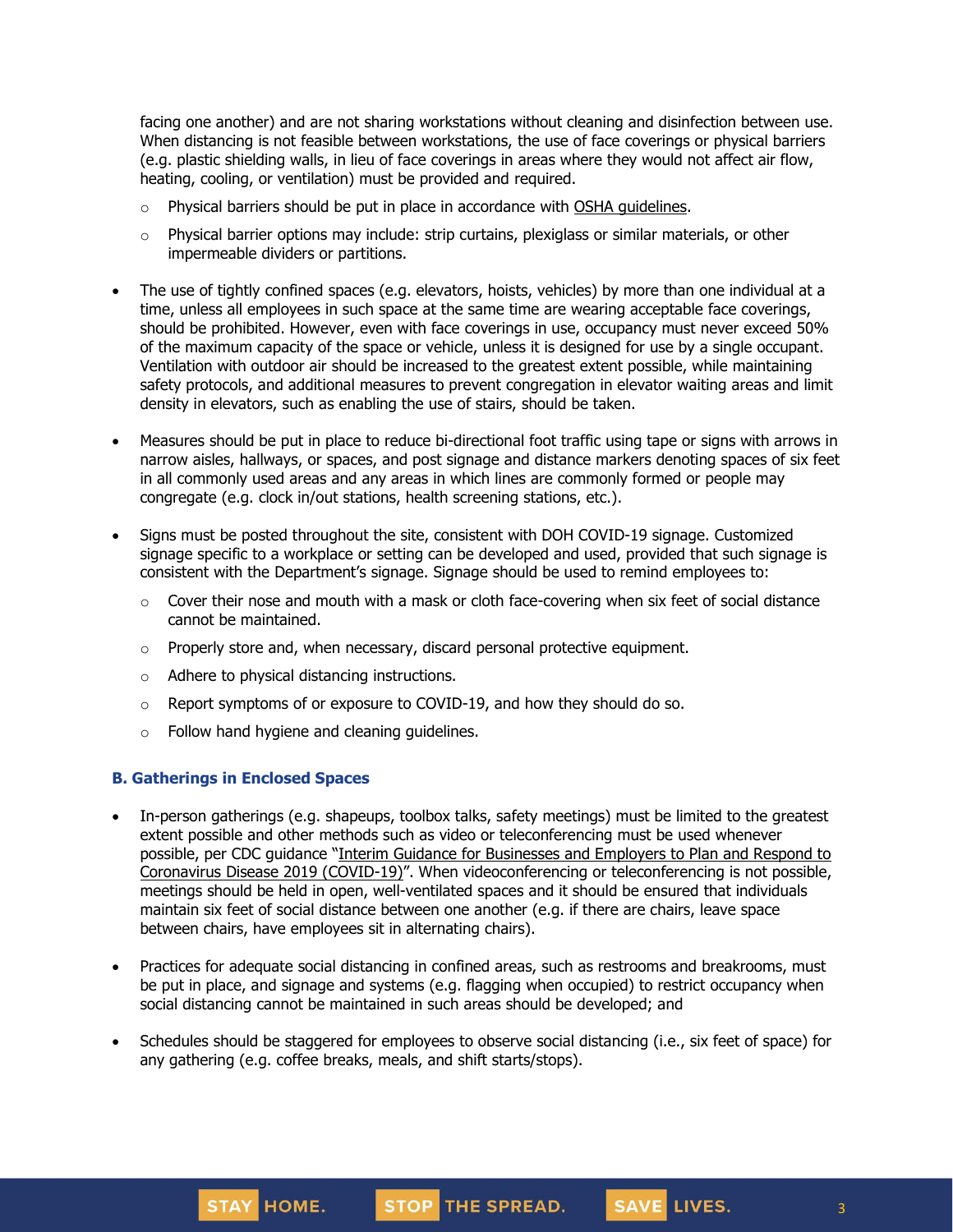#### **C. Workplace Activity**

- Measures should be taken to reduce interpersonal contact and congregation, through methods such as:
	- $\circ$  limiting in-person presence to only those staff who are necessary to be on site;
	- o adjusting workplace hours;
	- o reducing on-site workforce to accommodate social distancing guidelines;
	- $\circ$  shifting design (e.g. A/B teams, staggered arrival/departure times);
	- $\circ$  prioritizing tasks that allow for social distancing (e.g. steel erection) over those that do not (e.g. dry walling, glazing); and/or
	- $\circ$  avoiding multiple crews and/or teams working in one area by staggering scheduled tasks and using signs to indicate occupied areas.

#### **D. Movement and Commerce**

- Non-essential visitors on site should be prohibited.
- Designated areas for pickups and deliveries must be established, limiting contact to the extent possible.
- On-site interactions (e.g. designate an egress for workers leaving their shifts and a separate ingress for workers starting their shifts) and movements (e.g. employees should remain near their workstations as often as possible) should be limited.

# **II. PLACES**

#### **A. Protective Equipment**

- In addition to necessary personal protective equipment (PPE) as required for certain workplace activities, acceptable face coverings must be procured, fashioned, or otherwise obtained, and such coverings must be provided to employees while at work at no cost to the employee. An adequate supply of face coverings, masks and other required PPE should be on hand in the event an employee needs a replacement, or a visitor is in need. Acceptable face coverings include, but are not limited to, cloth (e.g. homemade sewn, quick cut, bandana), surgical masks, N95 respirators, and face shields.
- Face coverings must be cleaned or replaced after use and may not be shared. Please consult CDC [guidance](https://www.cdc.gov/coronavirus/2019-ncov/community/guidance-business-response.html) for additional information on cloth face coverings and other types of personal protective equipment (PPE), as well as instructions on use and cleaning.
	- $\circ$  Note that cloth face coverings or disposable masks shall not be considered acceptable face coverings for workplace activities that impose a higher degree of protection for face covering requirements. For example, if N95 respirators are traditionally required for specific construction activities, a cloth or homemade mask would not suffice. OSHA standards for such safety equipment must be adhered to.
- Employees must be allowed to use their own acceptable face coverings, but cannot be required to supply their own face coverings. Further, this guidance shall not prevent employees from wearing their personally owned additional protective coverings (e.g. surgical masks, N95 respirators, or face shields). Compliance with all applicable OSHA standards is required.

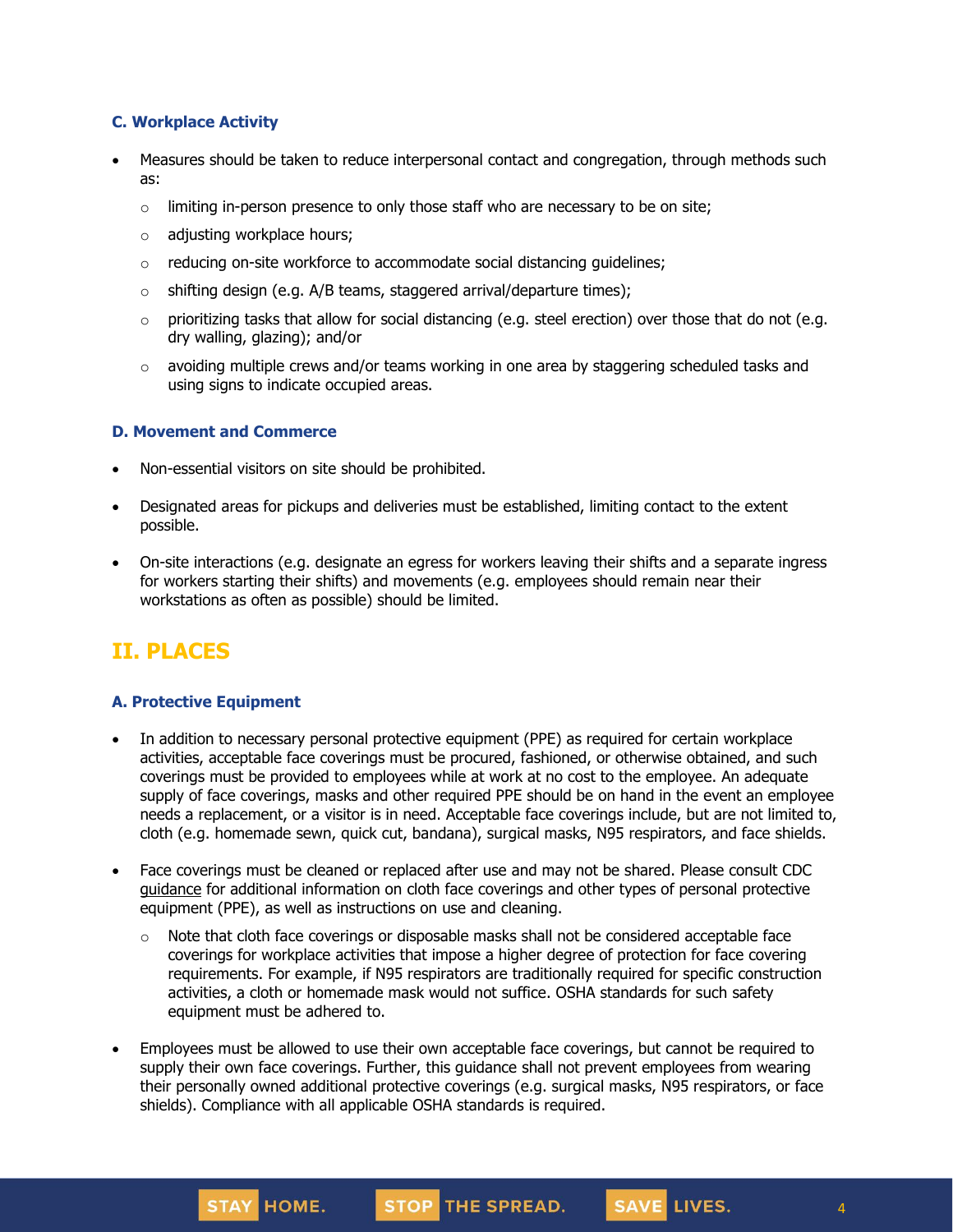- Measures should be put in place to limit the sharing of objects, such as tools, machinery, materials, and vehicles, as well as the touching of shared surfaces, such as railings and fences; or, require workers to wear gloves (trade-appropriate or medical) when in contact with shared objects or frequently touched surfaces; or, require workers to sanitize or wash their hands before and after contact.
- Workers must be trained on how to adequately put on, take off, clean (as applicable), and discard PPE, including but not limited to, appropriate face coverings.

### **B. Hygiene and Cleaning**

- Adherence to hygiene and sanitation requirements as advised by the CDC and DOH, including "Guidance for Cleaning and [Disinfection](https://coronavirus.health.ny.gov/system/files/documents/2020/03/cleaning_guidance_general_building.pdf) of Public and Private Facilities for COVID-19," and the "[STOP](https://coronavirus.health.ny.gov/system/files/documents/2020/04/13067_coronavirus_protectyourself_poster_042020.pdf) THE [SPREAD](https://coronavirus.health.ny.gov/system/files/documents/2020/04/13067_coronavirus_protectyourself_poster_042020.pdf)" poster, as applicable, is required. Cleaning logs that include the date, time, and scope of cleaning must be maintained.
- Hand hygiene stations must be provided and maintained on site, as follows:
	- $\circ$  For handwashing: soap, running warm water, and disposable paper towels.
	- $\circ$  For sanitizer: an alcohol-based hand sanitizer containing at least 60% alcohol for areas where handwashing facilities may not be available or practical.
- Appropriate cleaning / disinfection supplies for shared and frequently touched surfaces must be provided, and employees should be encouraged to use these supplies before and after the use of these surfaces, followed by hand hygiene.
- Regular cleaning and disinfection of the work site must be conducted, as well as more frequent cleaning and disinfection for high risk areas used by many individuals and for frequently touched surfaces. Cleaning and disinfecting must be rigorous and ongoing and should occur at least after each shift, daily, or more frequently as needed. Please refer to DOH's "Interim [Guidance](https://coronavirus.health.ny.gov/system/files/documents/2020/03/cleaning_guidance_general_building.pdf) for Cleaning and [Disinfection](https://coronavirus.health.ny.gov/system/files/documents/2020/03/cleaning_guidance_general_building.pdf) of Public and Private Facilities for COVID-19" for detailed instructions on how to clean facilities.
	- $\circ$  Regular cleaning and disinfecting of restrooms must be ensured. Restrooms should be cleaned more often depending on frequency of use.
		- Distancing rules must be adhered to by reducing restroom capacity where feasible.
	- $\circ$  Equipment and tools must be regularly disinfected using registered disinfectants, including at least as often as workers change workstations or move to a new set of tools. Refer to the Department of Environmental Conservation (DEC) list of [products](http://www.dec.ny.gov/docs/materials_minerals_pdf/covid19.pdf) registered in New York State and identified by the EPA as effective against COVID-19.
	- $\circ$  If cleaning or disinfection products or the act of cleaning and disinfecting causes safety hazards or degrades the material or machinery, hand hygiene stations must be put in place for in between uses and/or disposable gloves must be supplied.
- Cleaning and disinfection of exposed areas must be provided for in the event of a positive case of COVID-19 of a worker, with such cleaning to include, at a minimum, all heavy transit areas and hightouch surfaces (e.g. shared tools, machines, vehicles, handrails, portable toilets).
- CDC quidelines on "Cleaning and [Disinfecting](https://www.cdc.gov/coronavirus/2019-ncov/community/disinfecting-building-facility.html) Your Facility" if someone is suspected or confirmed to have COVID-19 infection are as follows:
	- $\circ$  Close off areas used by the person who is sick.

5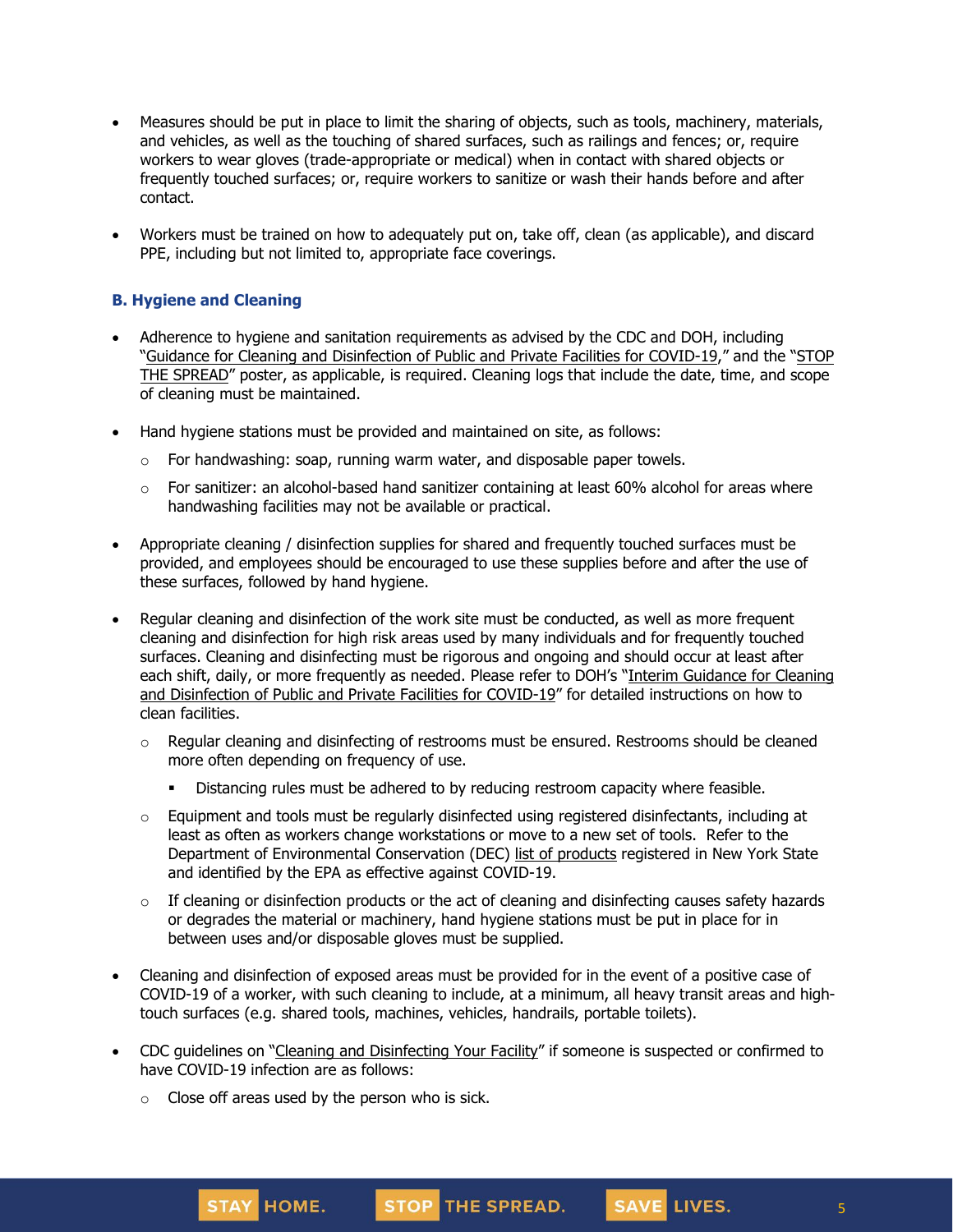- Operations do not necessarily need to be closed, if affected areas can be closed off.
- $\circ$  Open outside doors and windows to increase air circulation in the area.
- $\circ$  Wait 24 hours before you clean or disinfect. If 24 hours is not feasible, wait as long as possible.
- o Clean and disinfect all areas used by the person who is sick, such as offices, bathrooms, common areas, and shared equipment.
- $\circ$  Once the area has been appropriately disinfected, it can be opened for use.
	- Workers without close contact with the person who is sick can return to the work area immediately after disinfection.
		- Per CDC's "Evaluating and Testing Persons for [Coronavirus](https://www.cdc.gov/coronavirus/2019-ncov/hcp/clinical-criteria.html) Disease 2019 (COVID-19)," considerations when assessing close contact include the duration of exposure (e.g. longer exposure time likely increases exposure risk) and the clinical symptoms of the person with COVID-19 (e.g. coughing likely increases exposure risk as does exposure to a severely ill patient).
- $\circ$  If more than seven days have passed since the person who is sick visited or used the facility, additional cleaning and disinfection is not necessary, but routine cleaning and disinfection should continue.
- Shared food and beverages (e.g. buffet style meals) must be prohibited, bringing lunch from home should be encouraged, and adequate space for employees to observe social distancing while eating meals must be identified and reserved.

#### **C. Phased Reopening**

• Reopening activities are encouraged to be phased-in so as to allow for operational issues to be resolved before production or work activities return to normal levels. A limited number of employees and hours, when first reopening should be considered so as to provide operations with the ability to adjust to the changes.

#### **D. Communications Plan**

- Affirmation that the state-issued industry guidelines have been reviewed, are understood, and that they will be implemented, must be provided.
- A communication plan for employees, visitors, and customers should be developed that includes applicable instructions, training, signage, and a consistent means to provide employees with information. Development of webpages, text and email groups, and social media should be considered.

## **III. PROCESSES**

#### **A. Screening and Testing**

- Mandatory daily health screening practices must be implemented.
	- $\circ$  Screening practices may be performed remotely (e.g. by telephone or electronic survey), before the employee reports to the work site, to the extent possible; or may be performed on site.

SAVE LIVES.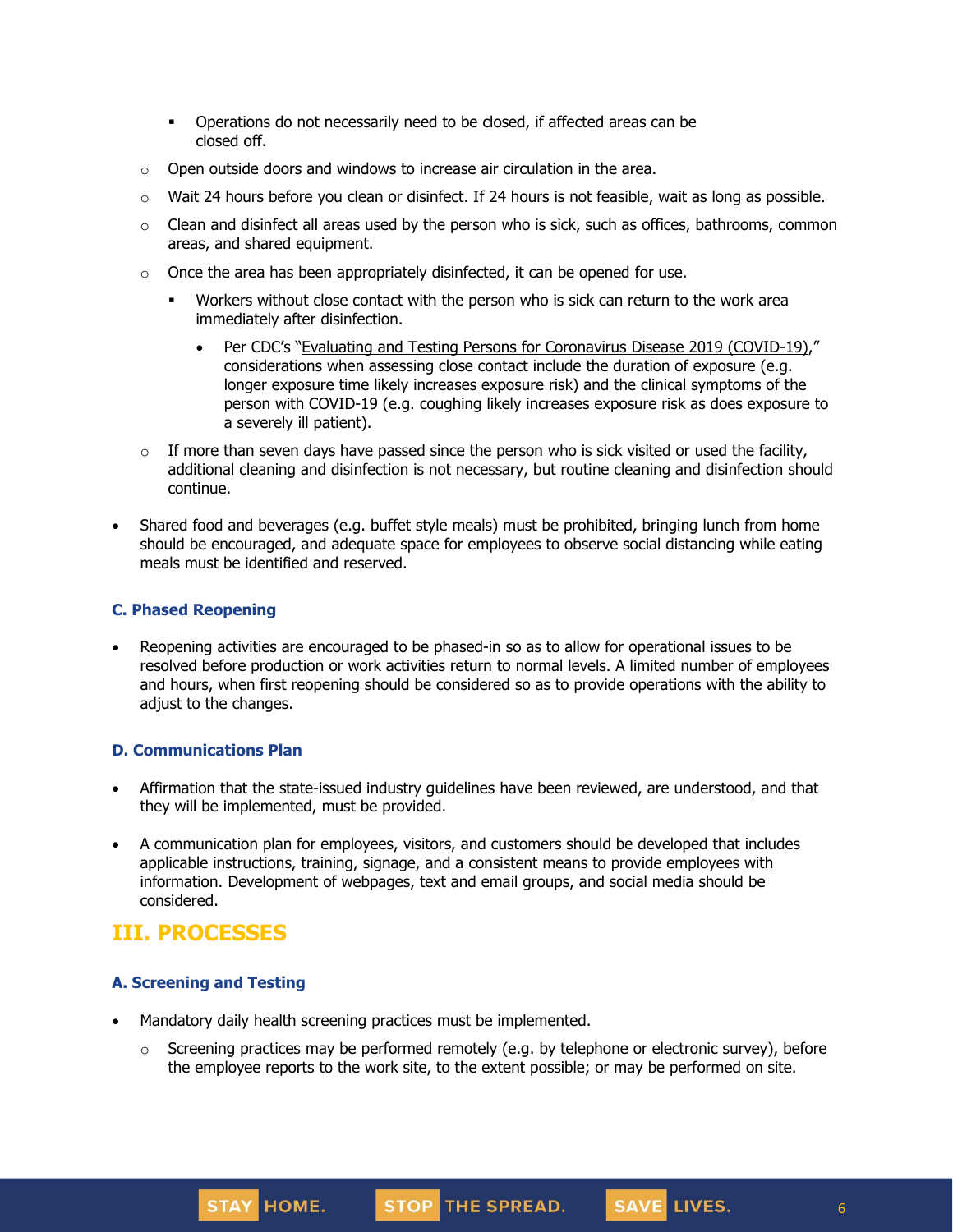- $\circ$  Screening should be coordinated to prevent workers from intermingling in close contact with each other prior to completion of the screening.
- $\circ$  At a minimum, screening should be required of all workers and visitors and completed using a questionnaire that determines whether the worker or visitor has:
	- (a) knowingly been in close or proximate contact in the past 14 days with anyone who has tested positive for COVID-19 or who has or had symptoms of COVID-19,
	- (b) tested positive for COVID-19 in the past 14 days, or
	- (c) has experienced any symptoms of COVID-19 in the past 14 days.
- According to the CDC guidance on "Symptoms of [Coronavirus](https://www.cdc.gov/coronavirus/2019-ncov/symptoms-testing/symptoms.html)," the term "symptomatic" includes employees who have the following symptoms or combinations of symptoms: fever, cough, shortness of breath, or at least two of the following symptoms: fever, chills, repeated shaking with chills, muscle pain, headache, sore throat, or new loss of taste or smell.
- Employees should be required to immediately disclose if and when their responses to any of the aforementioned questions change, such as if they begin to experience symptoms, both during work hours or outside of work hours.
- Daily temperature checks may also be conducted per Equal Employment Opportunity Commission or DOH guidelines. Keeping records of employee health data (e.g. temperature data) is prohibited.
- Any personnel performing screening activities, including temperature checks, must be appropriately protected from exposure to potentially infectious workers or visitors entering the site. Personnel performing screening activities should be trained by employer-identified individuals who are familiar with CDC, DOH, and OSHA protocols.
- Screeners should be provided and use PPE, including at a minimum, a face mask, and may include gloves, a gown, and/or a face shield.
- An employee who screens positive for COVID-19 symptoms should not be allowed to enter the worksite and should be sent home with instructions to contact their healthcare provider for assessment and testing. The local health department and DOH must be immediately notified about the suspected case. Information on healthcare and testing resources should be provided to the employee.
- An employee who has responded that they have had close contact with a person who is confirmed or suspected for COVID-19 may not be allowed to enter the worksite without abiding by the precautions outlined below and documentation of the employee's adherence to those precautions has been done.
- All employee and visitor responses collected by the screening process on a daily basis must be reviewed and a record of such review must be maintained. A contact as the party for workers to inform if they later are experiencing COVID-19-related symptoms, as noted in the questionnaire, must be identified.
- A site safety monitor must be designated whose responsibilities include continuous compliance with all aspects of the site safety plan.
- To the extent possible, a log of every person, including workers and visitors, who may have close contact with other individuals at the work site or area must be maintained; excluding deliveries that are performed with appropriate PPE or through contactless means. Log should contain contact information, such that all contacts may be identified, traced and notified in the event an employee is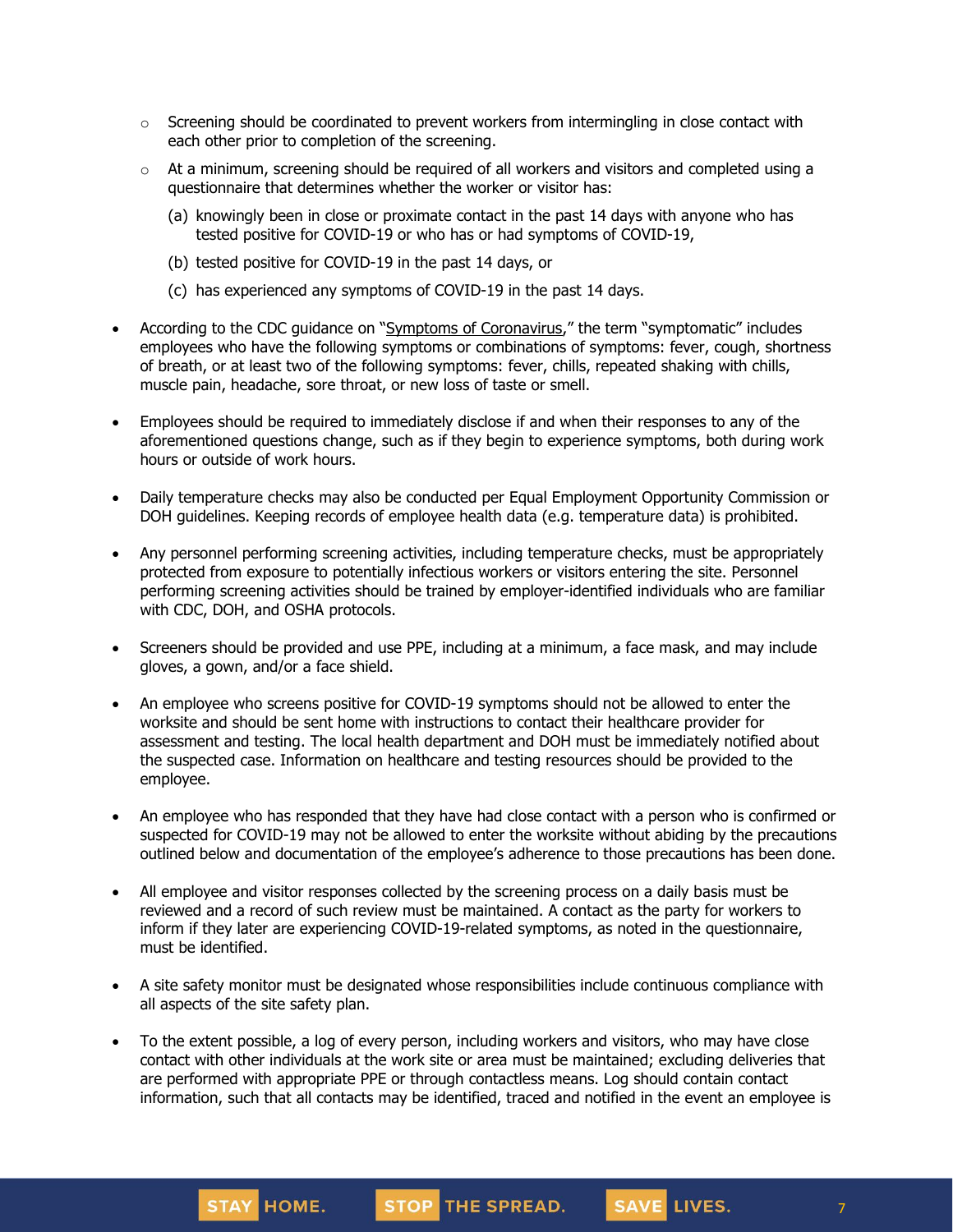diagnosed with COVID-19. Cooperation with local health departments contact tracing efforts is required.

- Employers and employees should take the following actions related to COVID-19 symptoms and contact:
	- $\circ$  If an employee has COVID-19 symptoms AND EITHER tests positive for COVID-19 OR did not receive a test, the employee may only [return](https://www.cdc.gov/coronavirus/2019-ncov/hcp/return-to-work.html) to work after completing a 14-day self-quarantine. If an employee is critical to the operation or safety of a site, the local health department and the most up-to-date CDC and DOH standards on the minimum number of days to quarantine before an employee is safely able to return to work with additional precautions to mitigate the risk of COVID-19 transmission may be consulted.
	- $\circ$  If an employee does NOT have COVID-19 symptoms BUT tests positive for COVID-19, the employee may only return to work after completing a 14-day self-quarantine. If an employee is critical to the operation or safety of a site, the local health department and the most up-to-date CDC and DOH standards on the minimum number of days to quarantine before an employee is safely able to return to work with additional precautions to mitigate the risk of COVID-19 transmission may be consulted.
	- $\circ$  If an employee has had close contact with a person with COVID-19 for a prolonged period of time AND is symptomatic, the employee should notify their employer and follow the above protocol for a positive case.
	- $\circ$  If an employee has had close contact with a person with COVID-19 for a prolonged period of time AND is NOT symptomatic, the employee should notify their employer and [adhere](https://www.cdc.gov/coronavirus/2019-ncov/community/critical-workers/implementing-safety-practices.html) to the [following](https://www.cdc.gov/coronavirus/2019-ncov/community/critical-workers/implementing-safety-practices.html) practices prior to and during their work shift, which should be documented:
		- 1) Regular monitoring: As long as the employee does not have a temperature or symptoms, they should self-monitor under the supervision of their employer's occupational health program.
		- 2) Wear a mask: The employee should wear a face mask at all times while in the workplace for 14 days after last exposure.
		- 3) Social distance: Employee should continue social distancing practices, including maintaining, at least, six feet distance from others.
		- 4) Disinfect and clean work spaces: Continue to clean and disinfect all areas such as offices, bathrooms, common areas, and shared electronic equipment routinely.
	- $\circ$  If an employee is symptomatic upon arrival at work or becomes sick during the day, the employee must be separated and sent home immediately, following the above protocol for a positive case.

#### **B. Tracing and Tracking**

- The local health department and DOH must be notified immediately upon being informed of any positive COVID-19 test result by a worker at the site.
- In the case of a worker or visitor testing positive, cooperation with the local health department is required to trace all contacts in the workplace, and the local health department must be notified of all workers and visitors who entered the site dating back to 48 hours before the worker began experiencing COVID-19 symptoms or tested positive, whichever is earlier, but confidentiality must be maintained as required by federal and state law and regulations.



STOP THE SPREAD.

SAVE LIVES.